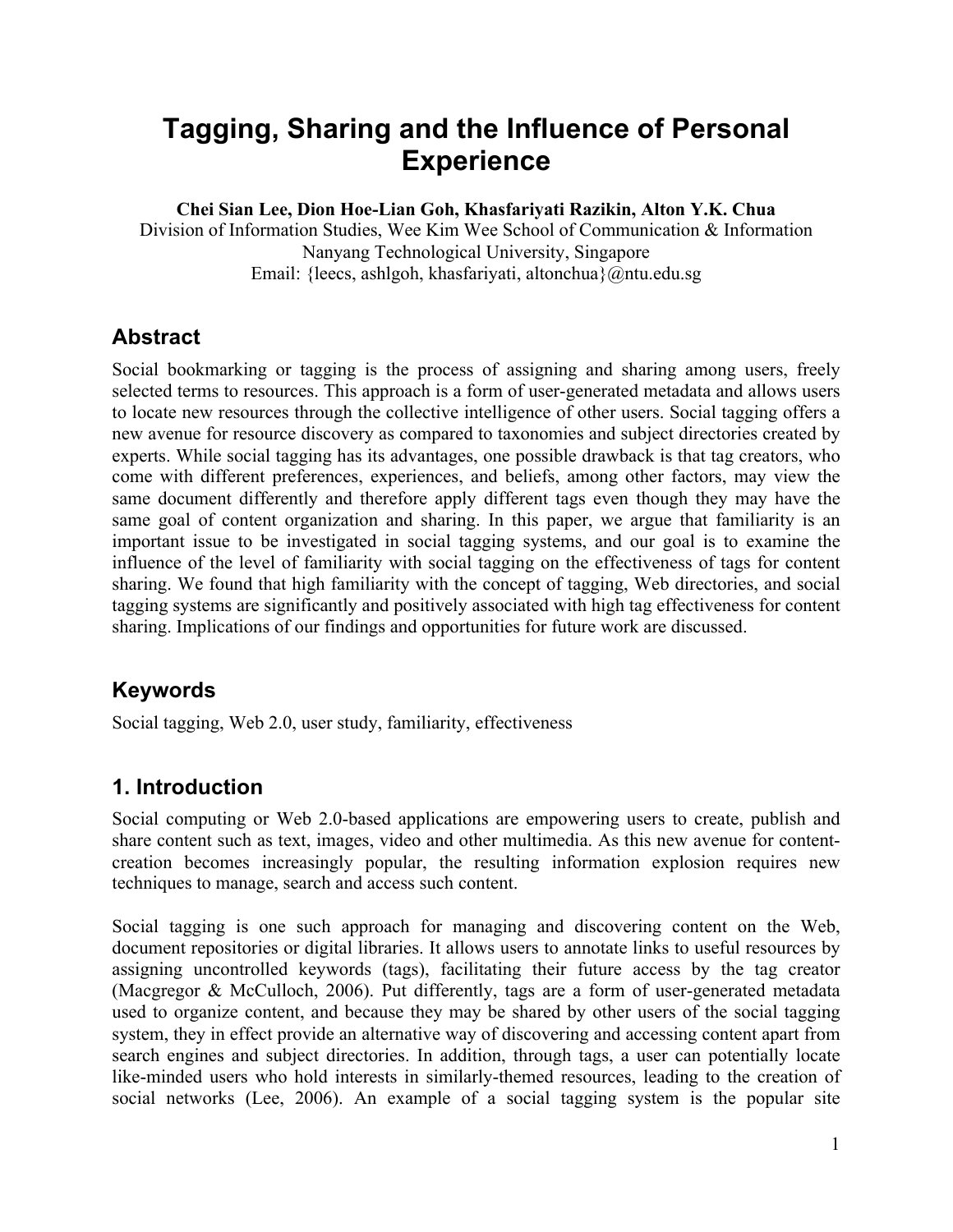del.icio.us, which is used for tagging and sharing of Web sites. Besides such purpose-built applications, social tagging has also been used in blogs, wikis, media sharing, document repositories and digital libraries because they have become an accepted way of managing and discovering content. Examples include Flickr, last.fm, Connotea, and YouTube.

Advocates of social tagging have argued that this user-centered approach to content organization and sharing has advantages over conventional methods of categorization such as those based on taxonomies and controlled vocabularies. For example, hierarchical taxonomies may in some instances be too rigid to organize resources that contain a diversity of topics, and the nonierarchic nature of tags might be better suited for this purpose (Morville, 2005). In addition, because traditional classification methods tend to rely on specialists such as trained catalogers to organize and describe information, they may use terms that are specific to a specialized community, resulting in under-accessed resources (Bowker  $&$  Star, 1999). In contrast, rather than depending on experts to categorize resources, tags harness the tacit knowledge of possibly large numbers of ordinary people (Lakoff, 1987). This presumably better describes resources in such a way that users are able to find relevant information more effectively. Tags are therefore also known as "folksonomies", short for "folk taxonomies", suggesting that they are created by lay users, as opposed to domain experts or information professionals.

On the other hand, other researchers have contended that there are shortcomings to social tagging for content sharing. First, the counter-argument of the flexibility afforded by free keyword assignment is the resulting ambiguity of tags due to a lack of controlled vocabulary (Macgregor, & McCulloch, 2006). This leads to the problem of vocabulary mismatch (Furnas et al., 1987) between tag creators and users due to the intrinsic properties of natural language that includes polysemy and synonymity (Golder & Huberman, 2006; Olsen et al., 1998). For example, the tag "java" may refer to an island in Indonesia, a programming language or coffee (polysemy), while a document about cars could be tagged as "car", "automobile" and "vehicle" (synonymity). Further, documents may be tagged with subjective or ego-centric terms (e.g. "cool", "todo", "me", "toread") that have meaning only for the tag creator or a select few within a group of users. Next, tags may sometimes be driven by the tag creator's self-serving agenda (Chua, 2003), lead to problems such as tag spamming where popular but unrelated tags are deliberately used to attract traffic to certain Web sites (Koutrika et al., 2007). Taken together, these issues may hinder the effective use of tags for organizing and sharing content.

As the use of social tagging continues to grow in popularity, there is an emerging body of research that explores their effectiveness for content organization and sharing. For example, work has been conducted on examining the ability of tags to classify blogs using text categorization methods (Sun et al., 2007), investigating the effectiveness of tags to classify Web resources in del.icio.us (Razikin et al., 2007), and comparing the use of tags against author assigned index terms in academic papers (Kipp, 2006). From a user perspective, work has also been conducted on motivations on behind tagging (Ames & Naaman, 2007), and on tagging dynamics and usage (Farooq et al., 2007). While such work has shed much light on tag effectiveness, a key component that has been relatively under-researched pertains to individual characteristics of the tag creator and their influence on the choice of tags used. Clearly, people with different preferences, experiences, and beliefs, among other factors, may view the same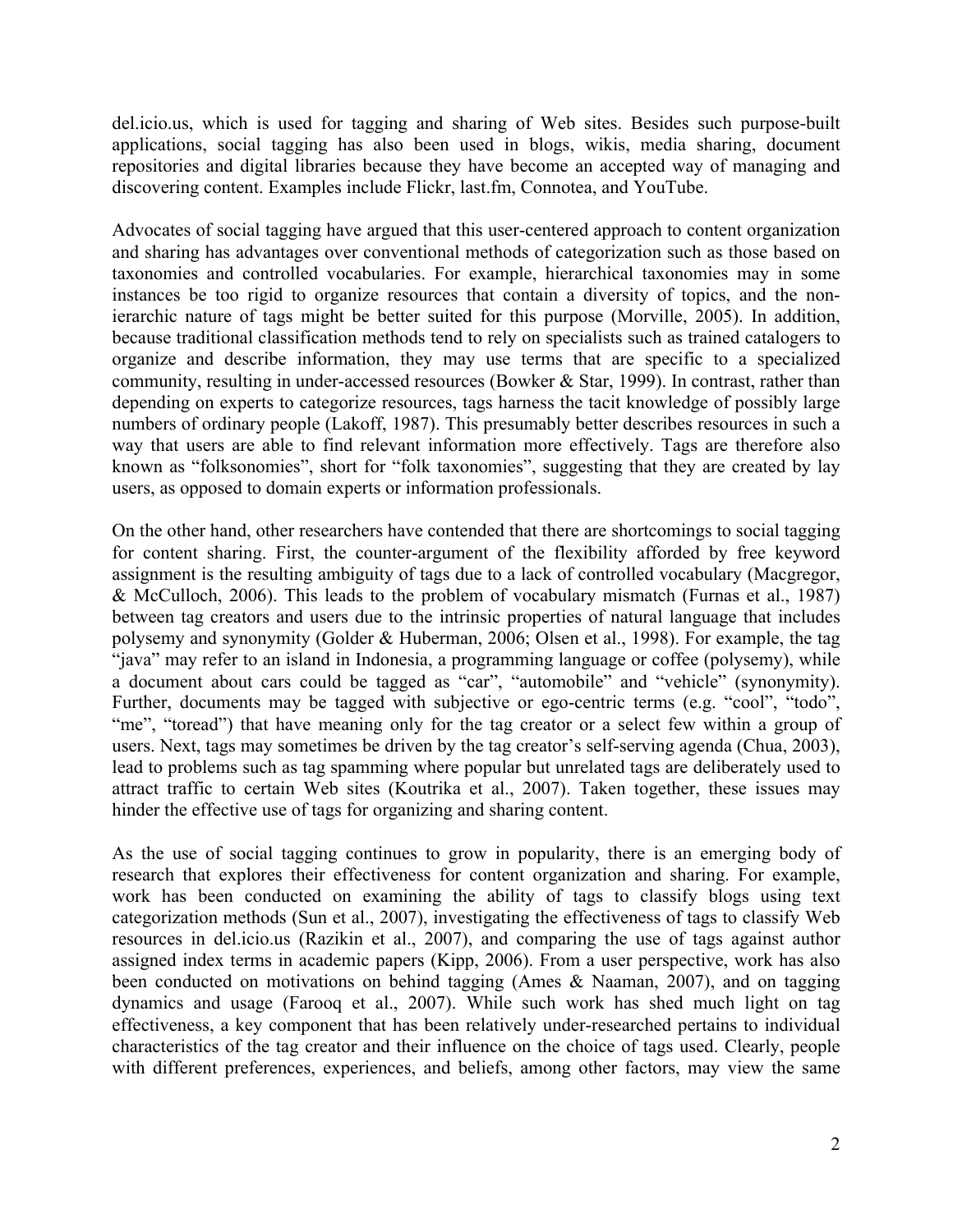document differently and therefore apply different tags even though they may have the same goal of content organization and sharing (Sen et al., 2005).

In this paper, we focus on a user's familiarity with social tagging and its influence on the choice of tags applied to a Web document. Users who have high familiarity with social tagging are considered as experienced tag creators, and they are likely to select tags that come from a common vocabulary shared by a community of users in a social tagging system through a process of learning and exploring of the content and interacting with other users (Golder & Huberman, 2006). In contrast, novice tag creators (i.e. low level of familiarity with social tagging), because of their unfamiliarity with tagging concepts or the community of users, may apply inappropriate terms or those that have meaning only to themselves (Marlow et al., 2006) despite having intentions of sharing content. These arguments find support in information retrieval and seeking literature that show differences between novices and experts in selecting terms for browsing or executing searches (Borgman, 1996; Sutcliffe et al., 2000). Taken together, we argue that familiarity is a fundamental issue to be investigated in social tagging systems, and our goal is to examine the influence of the level of familiarity with social tagging on the effectiveness of tags for content sharing. The remainder of this paper is organized as follows. In the next section, research related to this work is reviewed. A description of our experimental methodology and the results are then presented. We then provide a discussion of the implications of our findings and conclude with opportunities for future work in this area.

### **2. Related Work**

The increase in popularity of social tagging on the Web, document repositories and digital libraries has correspondingly attracted much research from a variety of perspectives including the architecture and implementation of systems (e.g. Hammond et al., 2005; Puspitasari et al., 2007), usage patterns in tagging systems (e.g. Golder & Huberman, 2006; Marlow et al., 2006), user interfaces (e.g. Dubinko et al., 2006; Li et al., 2007), and the use of social tagging in digital libraries and information retrieval systems (e.g. Farooq et al., 2007; Yanbe et al., 2007) among others. Here, we focus our review on related literature that investigates effectiveness of tags was a means for organizing and sharing content.

Studies have been conducted that compare tags with controlled vocabularies to determine how tags differ from keywords assigned by experts. Lin et al. (2006) evaluated tags from Connotea and Medical Subject Heading (MeSH) terms and found that there was only 11% similarity between MeSH terms and tags created by the users. The authors argued that this is because MeSH terms serve as descriptors while tags primarily focus on areas that are of interest to users. Similarly, Kipp (2006) compared tags with author supplied tags from Cite-U-Like and indexing terms from INSPEC and Library Literature to determine the overlap in terms of usage. Results showed that approximately 21% of the tags were the same as the indexing terms. The reason for the divergence between tag creators and indexers was attributed to the different emphases placed on an article by these two groups. For example, tag creators may consider time management information (e.g. "todo", "toread", "maybe") to be important as a tag for articles to indicate a desire to read them in the future, while such information will be disregarded by expert indexers. Taken together, these findings suggest that experts and users (non-experts) employ vocabularies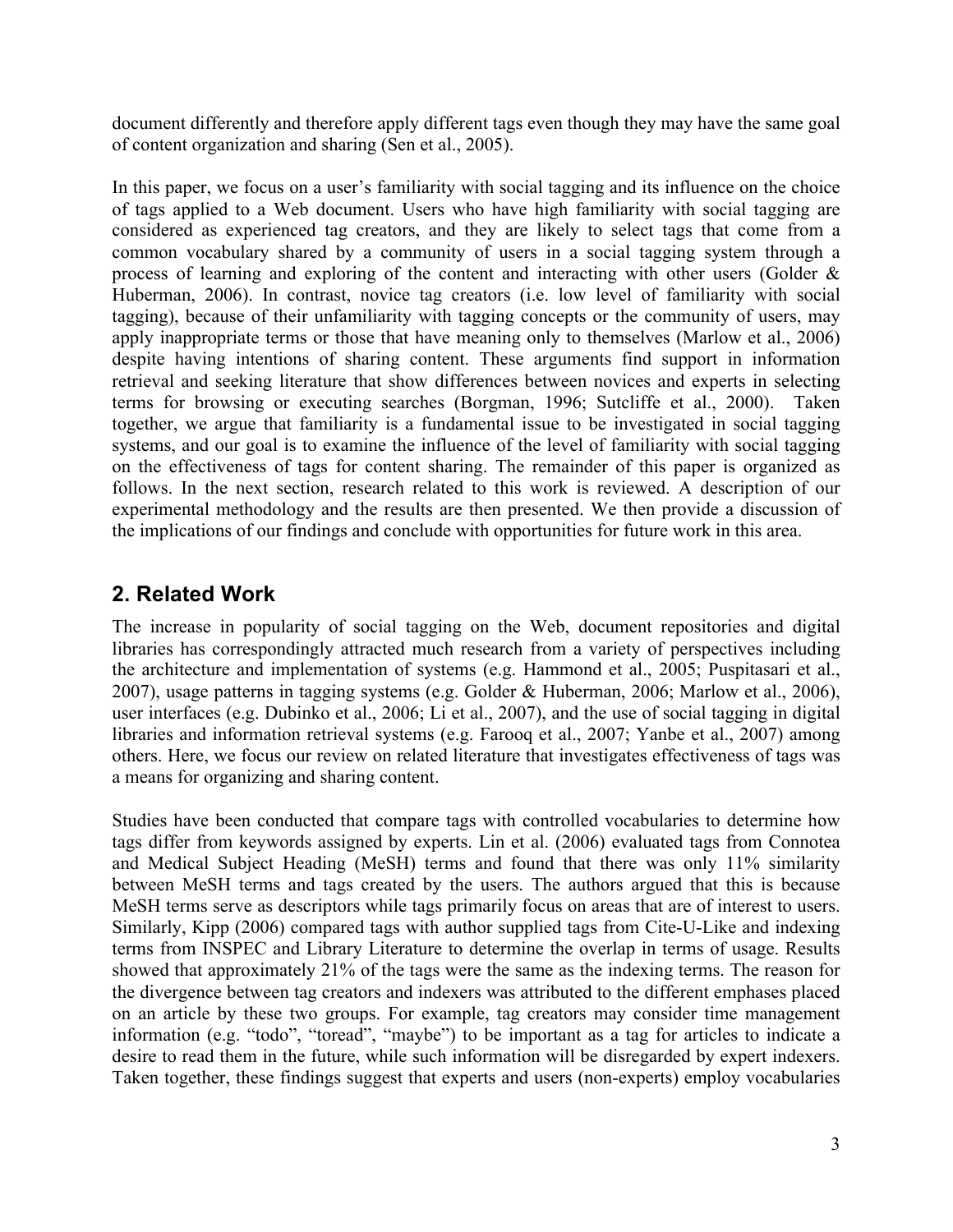that have little overlap, potentially causing access problems not only in systems using controlled vocabularies (e.g. MeSH), but possibly in systems employing social tagging as well.

Effectiveness has also been studied using automated, machine learning approaches. An early work done on automatic text categorization in social tagging systems was conducted by Brooks and Montanez (2006) using blog articles. The authors used 350 popular tags from Technorati and from these, obtained 250 of the most recent articles from the collected tags. Clustering was done on these articles using TFIDF and the cosine similarity measure. Results of the clustering procedure indicated that tags were able to organize articles in the broad sense, but not as effective in indicating the specific content for an article. Sun et al. (2007) focused on the effectiveness of tags in classifying entire blogs. The dataset consisted of 52709 descriptions and 161 tags obtained from BlogFlux. Automatic text categorization using Support Vector Machines (SVM) was adopted and the study compared the classification results of the blogs based on tags only, tags and the description of blogs, and descriptions only. It was found that tags and descriptions had the best classification results in terms of precision, recall and F-measure values, while tags alone were effective at classifying than using blog descriptions alone. In short, the results suggest that that tags can help users find relevant information.

Apart from blogs, Razikin et al. (2008) studied the effectiveness of tags to classify Web content in del.icio.us. The corpus consisted of 100 tags and 20210 documents. Using SVM, experiments were run on two feature sets: document terms only, and document terms plus tags. Surprisingly, results indicated that using document terms only produced better classification results in terms of F-measure than using terms plus tags. Nevertheless, both F-measures from the experiments were relatively low at 0.59 and 0.56, suggesting that not all tags were effective at content discovery, and that the performance of the SVM classifier was likely to be influenced by the tag creator's motivations, and his/her interpretation of the document content. Next, Levy and Sandler (2007) investigated social tags as a source for metadata to describe music. Using 236974 tags collected for 5722 tracks from last.fm and MyStrands, a Correspondence Analysis was performed to visualize a two-dimensional semantic space defined by the tags. Findings from their work suggest that tags were effective in capturing music similarity, and could be used to describe mood and emotion in music.

While the above studies focus on tags and their usage on the aggregate, to the best of our knowledge, little work has also been conducted employing a user-centric approach that examines individual characteristics of users and their influence on effective tag use. For example, a model of tag vocabulary evolution in the MovieLens recommender system was proposed by Sen et al. (2005). The model consisted of three constructs: personal tendency (e.g. experiences, knowledge, preferences), community influence (e.g. behavior of other tag users), and the tag recommendation algorithm. A transaction log analysis was conducted on 3366 users, 3263 tags and 11443 tag applications within a one month period. Among the findings relevant to our present study, the authors found that an individual's habit of applying a certain set of tags, and investment in creating his/her own personal tag vocabulary would influence the types of tags created in the future. As well, the tags created by the community in a social tagging system would also influence an individual's choice of tags such that a gradual alignment between the user's and the community's vocabulary takes place.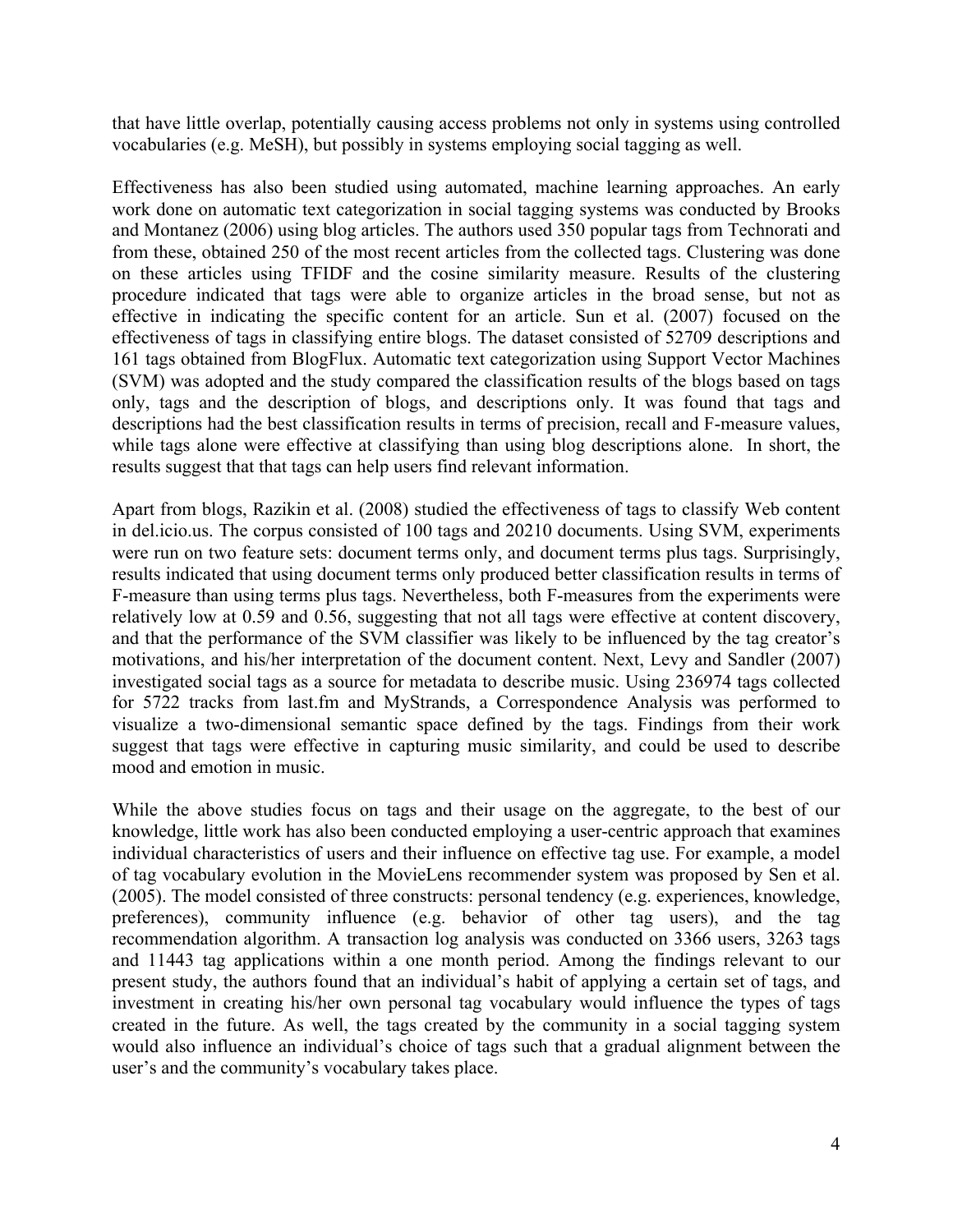While our present study shares the goal of investigating tag effectiveness with the above work, our research is differentiated in several important ways. Firstly, the studies by Lin et al. (2006) and Kipp (2006) were limited to scholarly articles while Brooks and Montanez (2006) and Sun et al. (2007) used blogs. Here, the context of the medium of communication differs in our study. The purpose of an academic article is to disseminate information in a formal and objective manner, and typically caters to a limited audience. In contrast, blogs contain commentaries and sentiments, cater to a more diverse readership, and offer a wider variety of topics. The pages that are tagged in del.icio.us are diverse, and not limited to ordinary Web pages, but also includes blogs and academic articles. While the work by Razikin et al. (2008) employed del.icio.us data, our approach to investigating effectiveness differs as well. In particular, the literature that we have reviewed analyzed effectiveness given a collection of tags and documents, and individual characteristics of users were not considered. In this sense, our present study bears similarity with the MovieLens work (Sen et al., 2005) in which personal tendencies were investigated. However, that study did not consider the influence of familiarity, and employed a transaction log analysis methodology which falls short of providing an understanding of users' perceptions, intentions, satisfaction, and behavior, among other factors (Lau & Goh, 2006). Taken together, the present study is therefore timely as we adopt a survey methodology to study the influence of familiarity on the effectiveness of tags in content sharing.

Familiarity is often described as the experience with the *what*, *who*, *how* and *when* of what is happening (Gefen et al., 2003). It also reduces social uncertainty through increased understanding of what is happening in the present (Luhmann, 1979). Hence, past studies have indicated that familiarity plays an important role in people's judgments and decision-making (e.g. Winter, 1973; Johnston & Hawley, 1994; Garcia-Marques & Mackie, 2001; Smith et al., 2006). In particular, Winter (1973) argued that the more familiar people were with their materials, the more positive outcomes and attitudes were expected. Within social psychology research, multiple studies have indicated that people tend to spend less effort to process familiar messages than the same message they encountered for the first time (e.g. Claypool et al., 2004; Garcia-Marques & Mackie, 2001). Similar findings were also reported in educational research. Specifically, students were found to spend less effort to solve highly similar to previously presented problems as they tend to try to retrieve the answer from their memory (Reder & Ritter, 1992).

When applying the concept of familiarity in our current context of social tagging, we contend that users' familiarity with different concepts of social tagging is likely to influence how users select keywords which ultimately affect their effectiveness for content sharing. Golder and Huberman (2006) noted that users choose tags based on their experiences with other tagging systems, their interests and knowledge, as such the choice of tags by new users are likely to be different from the more experienced ones. Further, Sen et al. (2005) also elaborated that as users interact with the tagging systems, their preferences for choosing tags may change. Hence, these studies indicate that users who have high familiarity with social tagging may choose tags differently from users who are less familiar with social tagging, and thus affect the effectiveness of the tag for content sharing. However, to our knowledge, none of the studies has specifically examined the influence of individual's familiarity on tagging outcomes. Specifically, the present study aims to explore the following research question: *What is the nature of the relationship between familiarity and the effectiveness of tags for content sharing?*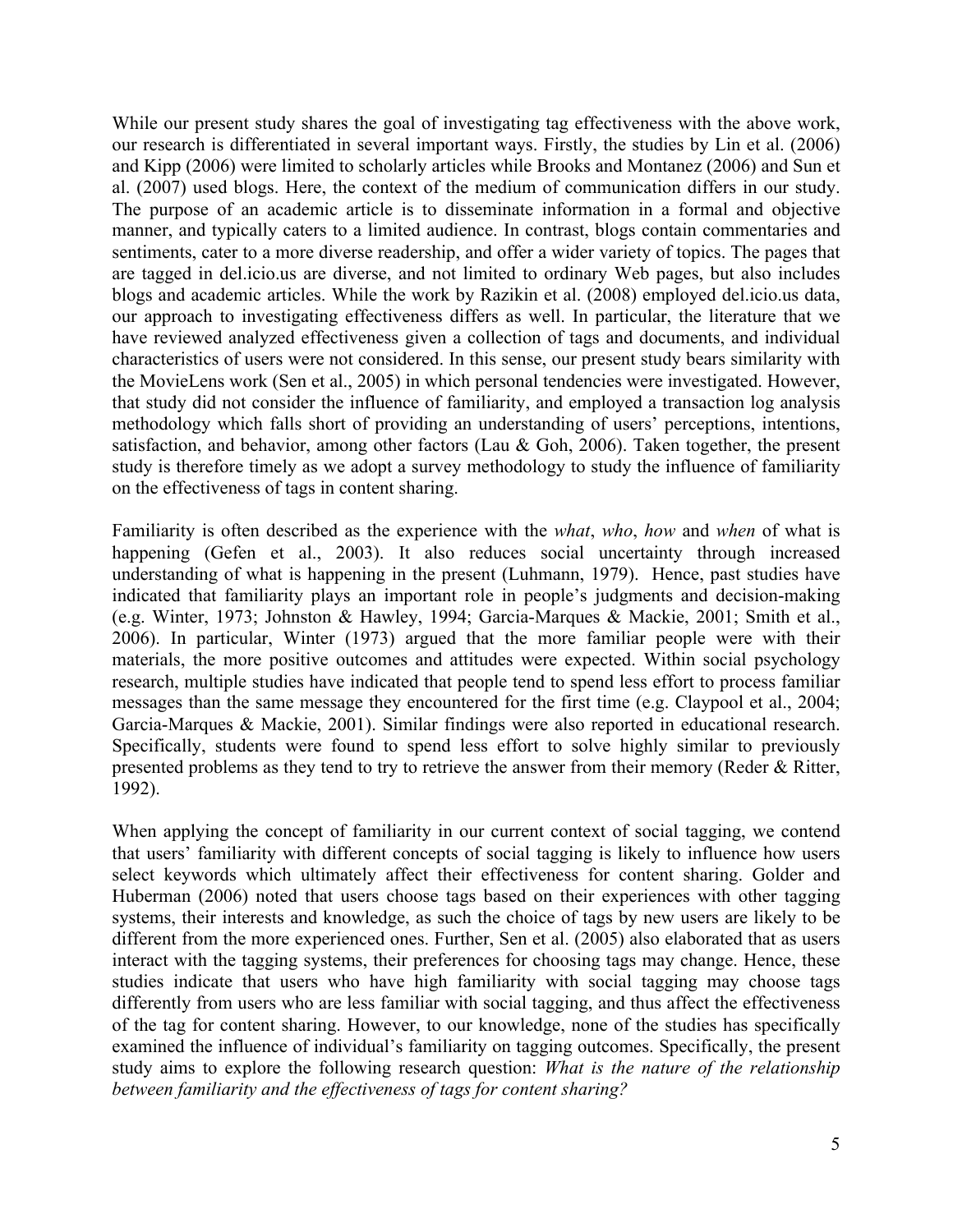### **3. Method**

#### **3.1. Selection of Tags**

The present study utilizes the same del.icio.us dataset from Razikin et al. (2008). Eight tags (i.e. "free", "funny", "java", "3d", "interesting", "re", "library", "economics") from the dataset were randomly selected based on their diverse characteristics and representativeness (Razikin et al., 2008). Using these eight tags, three random documents associated with each tag from the del.icio.us dataset were selected, resulting in an evaluation sample of 24 documents. There were no overlaps in the 24 documents selected. In other words, each selected document could only be mapped to one of the eight tags. The documents were then randomly grouped into four different sets, where there were six documents in each set.

#### **3.2. Participants**

A total of 262 students from a large university in Singapore participated in the study. Participation was voluntary and anonymous, and required the completion of a questionnaire. Students, both undergraduates and postgraduates, participated in the study. The first part of the questionnaire consisted of questions relating to the demographic profiles, familiarity with regards to social tagging, search engines, Web directories, and social tagging systems. Demographic information of the participants is presented in Table 1.

| $\setminus 1.$ | Age                                                     | Count (Percentage) |
|----------------|---------------------------------------------------------|--------------------|
|                | $18 - 20$                                               | 110(42.0)          |
|                | $21 - 25$                                               | 91(34.7)           |
|                | $26 - 30$                                               | 35(13.4)           |
|                | $31 - 35$                                               | 18(6.9)            |
|                | $>35$                                                   | 8(3)               |
| 2.             | Gender                                                  | Count (Percentage) |
|                | Female                                                  | 155(59.2)          |
|                | Male                                                    | 107(40.8)          |
| 3.             | Type of Participants                                    | Count (Percentage) |
|                | <b>Full-time Students</b>                               | 189 (72.1)         |
|                | Working Professionals ( <i>i.e.</i> part-time students) | 73 (27.9)          |

**Table 1. Demographic Profile of Participants (N=262).**

The second part of the questionnaire consisted of questions relating to the selected documents and their associated tags. Specifically, each participant was randomly assigned to a set of six documents as described above. For each document, four tags were listed and participants were asked to select the most appropriate tag for that document given its content. Figure 1 shows an example of a document that was meant to be tagged as "3d". Since none of the documents had been tagged by more than one of the four listed tags, we ensured that there was only one correct option out of the four given.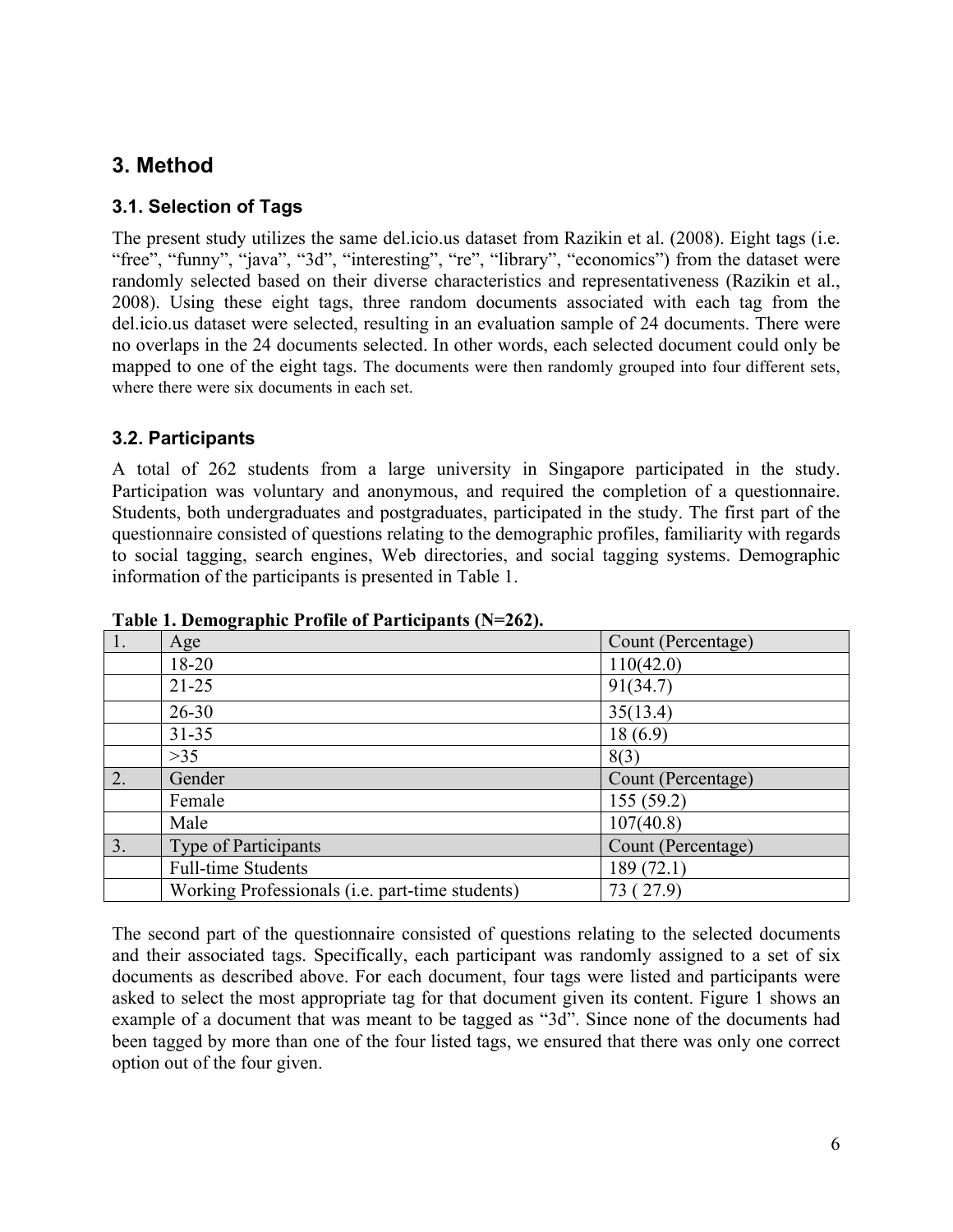

**Figure 1. A document tagged with "3d" by the tag creator.**

### **3.3. Tag Effectiveness for Content Sharing**

We measured the effectiveness of tags for content sharing by the number of correct tags indicated by the participants. Specifically, a correct tag means that the answer given by the participants agree with the original tag on the selected document. Such agreement indicates that tags could be potentially used to share the selected document. Since all participants had to answer six questions, the maximum score for tag effectiveness was six (i.e. participant answered all the 6 questions correctly), and the minimum score for tag effectiveness was zero (i.e. participant answered all the six questions incorrectly).

#### **3.4. Familiarity**

We examined four dimensions of familiarity which include familiarity with the concept of tagging, search engines, Web directories and social tagging systems. Participants assessed their familiarity with these four items on a scale of one to five in increasing level of familiarity. A scale of one indicates a complete ignorance of the concept. A scale of five on the concept of tagging indicates the frequent use of tags to annotate and access Web content. A scale of five on search engines denotes the ability to use query terms, various techniques and advanced search functionalities on a variety of search engines. Likewise, a scale of five on Web directories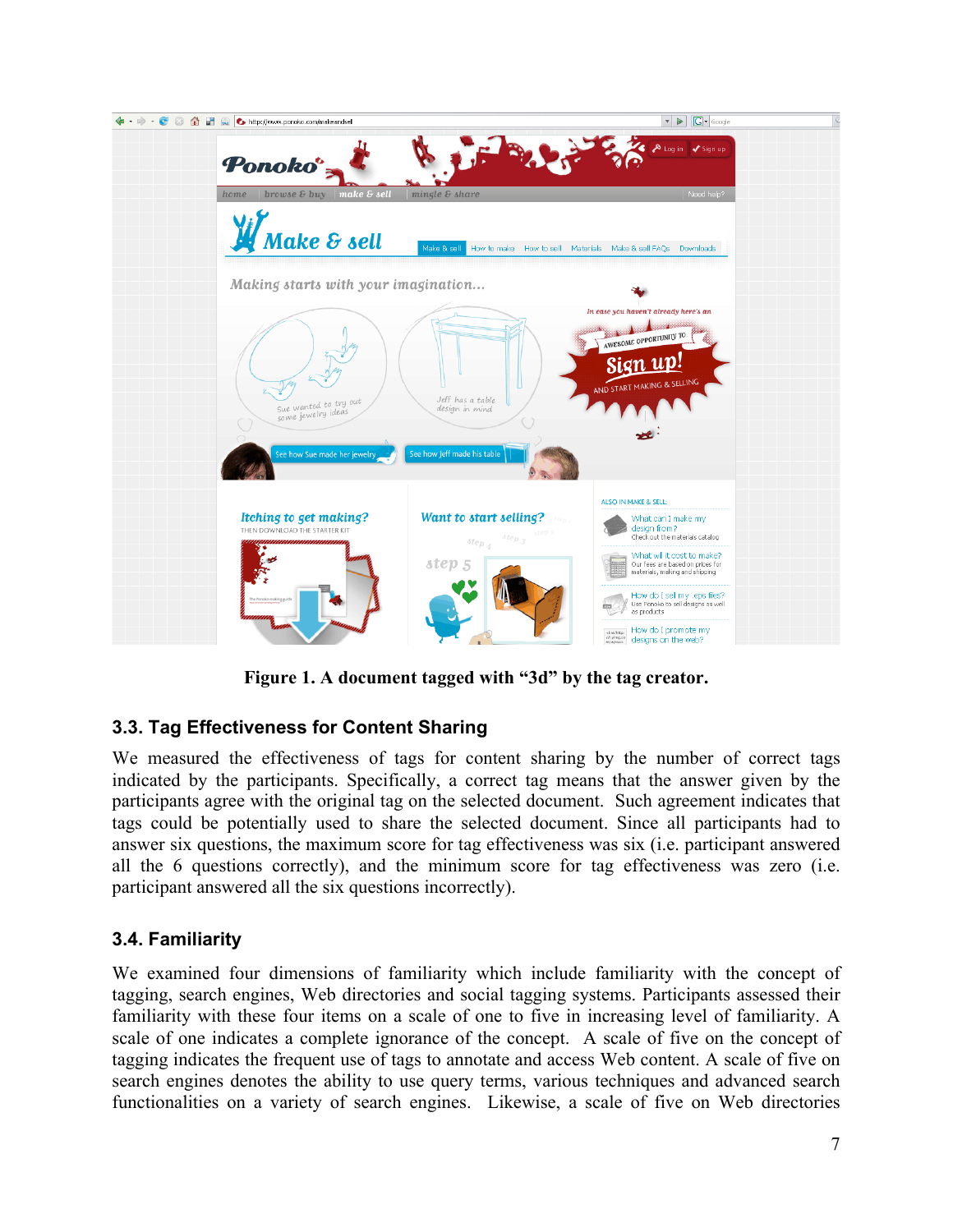indicates the ability to browse through Web directories as part of an information seeking strategy. A median split was carried out on these three variables to divide participants into either high familiarity or low familiarity with social tagging, search engines, and Web directories. Lastly, the participants indicated their familiarity with social tagging systems by indicating if they used social tagging systems (e.g. del.icio.us, Cite-U-Like, etc.) High familiarity refers to users who have visited one or more social tagging systems while low familiarity refers to users who have not visited any social tagging system at all.

## **4. Results and Analyses**

#### **4.1. The Effect of Familiarity**

A series of ANOVA tests was conducted to explore the relationship between familiarity and tag effectiveness for content sharing (shown in Table 2). Specifically, we wanted to explore if the number of correct tags was significantly different between users with high familiarity and low familiarity with the concept of social tagging, search engines, Web directories, and social tagging systems. The statistical analysis was conducted using SPSS. Our results indicated that the level of familiarity with the concept of social tagging  $(p<0.01)$ , Web directories  $(p<0.05)$  and social tagging systems  $(p<0.01)$  had significant effects on the number of correct tags. However, the level of familiarity with search engines was not significant. Stated differently, our results showed that high familiarity with the concept of social tagging (mean  $=3.42$ ), Web directories (mean=3.48), and social tagging systems (mean  $= 3.32$ ) were significantly positively associated with the number of correct tags. We also note that the means for the number of correct tags were significantly lower for low familiarity with the concept of social tagging (mean  $= 2.98$ ), Web directories (mean  $= 3.09$ ) and social tagging systems (mean 2.5).

For the purpose of comparison between correct and incorrect tags, we also ran a series of ANOVAs using the number of incorrect tags as the dependent variable (see Table 3). As expected, familiarity with the concept of social tagging, Web directories, and social tagging systems had significant positive effects on the number of incorrect tags while the effects of familiarity with search engines were not significant. We note that low familiarity with the concept of social tagging (mean  $=3.02$ ), Web directories (mean  $=2.91$ ), social tagging systems (mean =3.5) were significantly positively associated with the number of incorrect tags. It should also be noted that the means for number of incorrect tags were significantly lower for high familiarity with the concept of social tagging (mean = 2.58), Web directories (mean = 2.52), and social tagging systems (mean =2.68). The means plot for the number correct tags and incorrect tags across the four familiarity dimensions are shown in Figures 2 and 3 respectively.

#### **Table 2. Differences between high and low familiarity on number of correct tags.**

*Dependent Variable = Number of Correct Tags* High Familiarity (HF) Vs Low Familiarity (LF)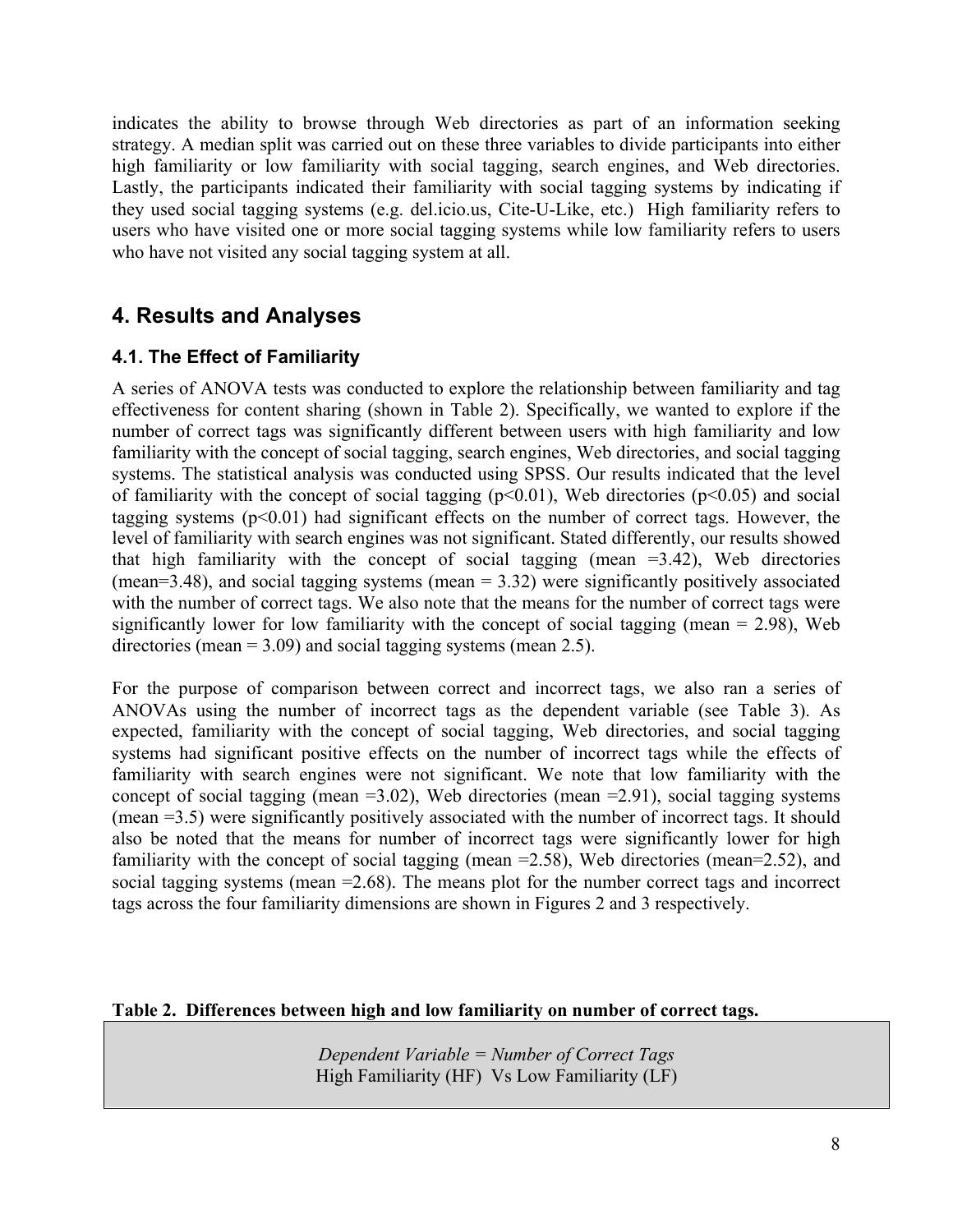| Familiarity with<br>Tagging |        | Familiarity with<br><b>Search Engines</b> |        |        | Familiarity with Web<br>Directories |        |        | Familiarity with Social<br><b>Tagging Systems</b> |           |        |         |
|-----------------------------|--------|-------------------------------------------|--------|--------|-------------------------------------|--------|--------|---------------------------------------------------|-----------|--------|---------|
| <b>HF</b>                   | LF     | $F-$                                      | HF     | LF     | $F-$                                | HF     | LF     | $F-$                                              | <b>HF</b> | LF     | $F-$    |
| Mean                        | Mean   | value                                     | Mean   | Mean   | value                               | Mean   | Mean   | value                                             | Mean      | Mean   | value   |
| (S.D.)                      | (S.D.) |                                           | (S.D.) | (S.D.) |                                     | (S.D.) | (S.D.) |                                                   | (S.D.)    | (S.D.) |         |
|                             |        |                                           |        |        |                                     |        |        |                                                   |           |        |         |
| 3.42                        | 2.98   | $7.39**$                                  | 3.35   | 3.13   | 1.18                                | 3.48   | 3.09   | $6.02*$                                           | 3.32      | 2.5    | $712**$ |
| (1.26)                      | (1.24) |                                           | (1.18) | (1.37) |                                     | (1.12) | (1.35) |                                                   | (1.24)    | (1.43) |         |

 $*p<.05; **p<.01;$ 

#### **Table 3. Differences between high and low familiarity on number of incorrect tags.**

| Dependent Variable = Number of Incorrect Tags<br>High Familiarity (HF) Vs Low Familiarity (LF) |        |                                           |           |        |                                     |        |        |                                                          |           |        |          |
|------------------------------------------------------------------------------------------------|--------|-------------------------------------------|-----------|--------|-------------------------------------|--------|--------|----------------------------------------------------------|-----------|--------|----------|
| Familiarity with<br>Tagging                                                                    |        | Familiarity with<br><b>Search Engines</b> |           |        | Familiarity with Web<br>Directories |        |        | <b>Familiarity with Social</b><br><b>Tagging Systems</b> |           |        |          |
| HF                                                                                             | LF     | $F-$                                      | <b>HF</b> | LF     | $F-$                                | HF     | LF     | $F-$                                                     | <b>HF</b> | LF     | $F-$     |
| Mean                                                                                           | Mean   | value                                     | Mean      | Mean   | value                               | Mean   | Mean   | Value                                                    | Mean      | Mean   | value    |
| (S.D.)                                                                                         | (S.D.) |                                           | (S.D.)    | (S.D.) |                                     | (S.D.) | (S.D.) |                                                          | (S.D.)    | (S.D.) |          |
|                                                                                                |        |                                           |           |        |                                     |        |        |                                                          |           |        |          |
| 2.58                                                                                           | 3.02   | $7.39**$                                  | 2.65      | 2.87   | 1.18                                | 2.52   | 2.91   | $6.02*$                                                  | 2.68      | 3.5    | $7.12**$ |
| (1.26)                                                                                         | (1.24) |                                           | (1.18)    | (1.37) |                                     | (1.12) | (1.35) |                                                          | (1.24)    | (1.43) |          |

 $*p<.05; **p<.01;$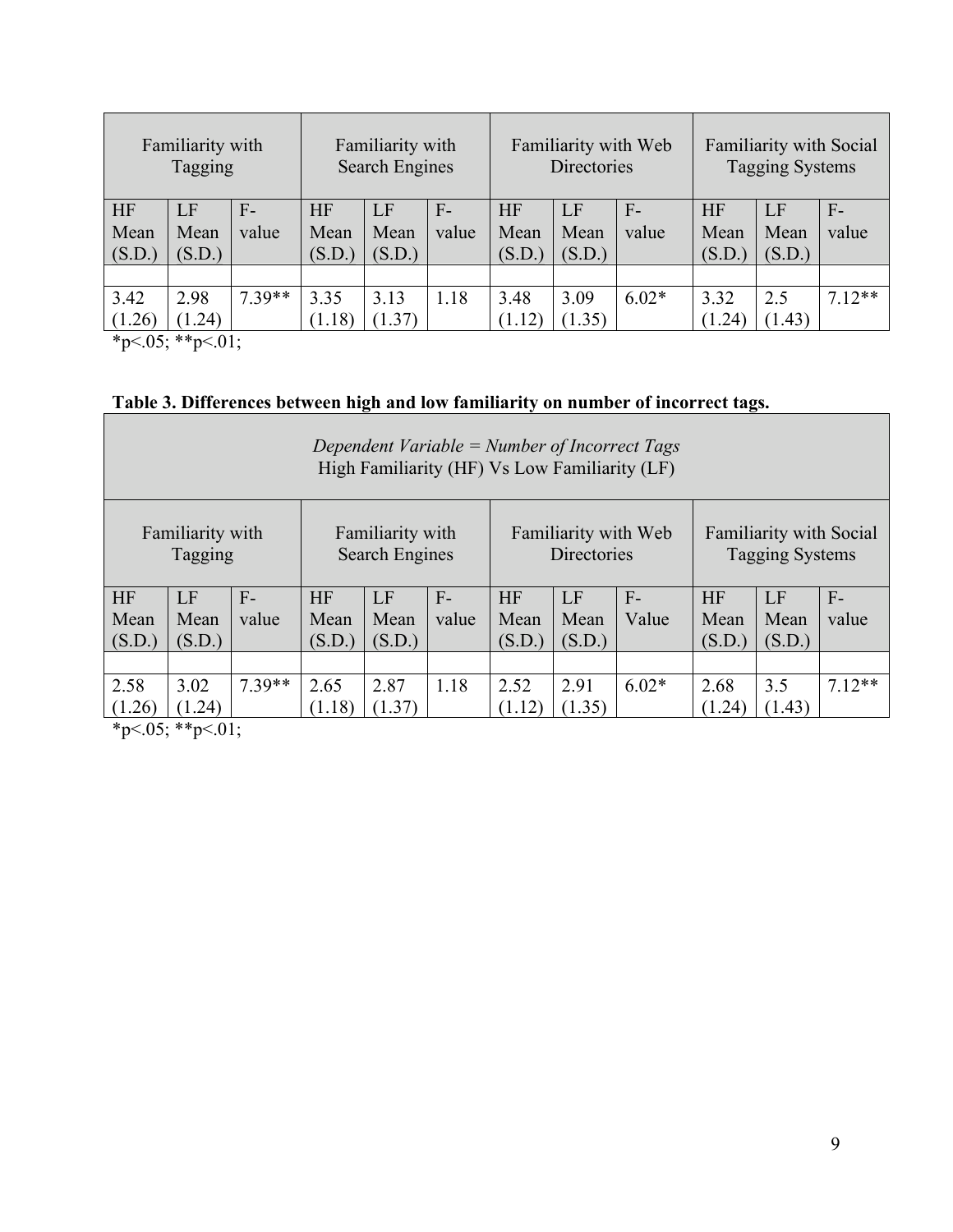

**Figure 2. Mean number of correct tags versus levels of familiarity.**



**Figure 3. Mean number of incorrect tags versus levels of familiarity.**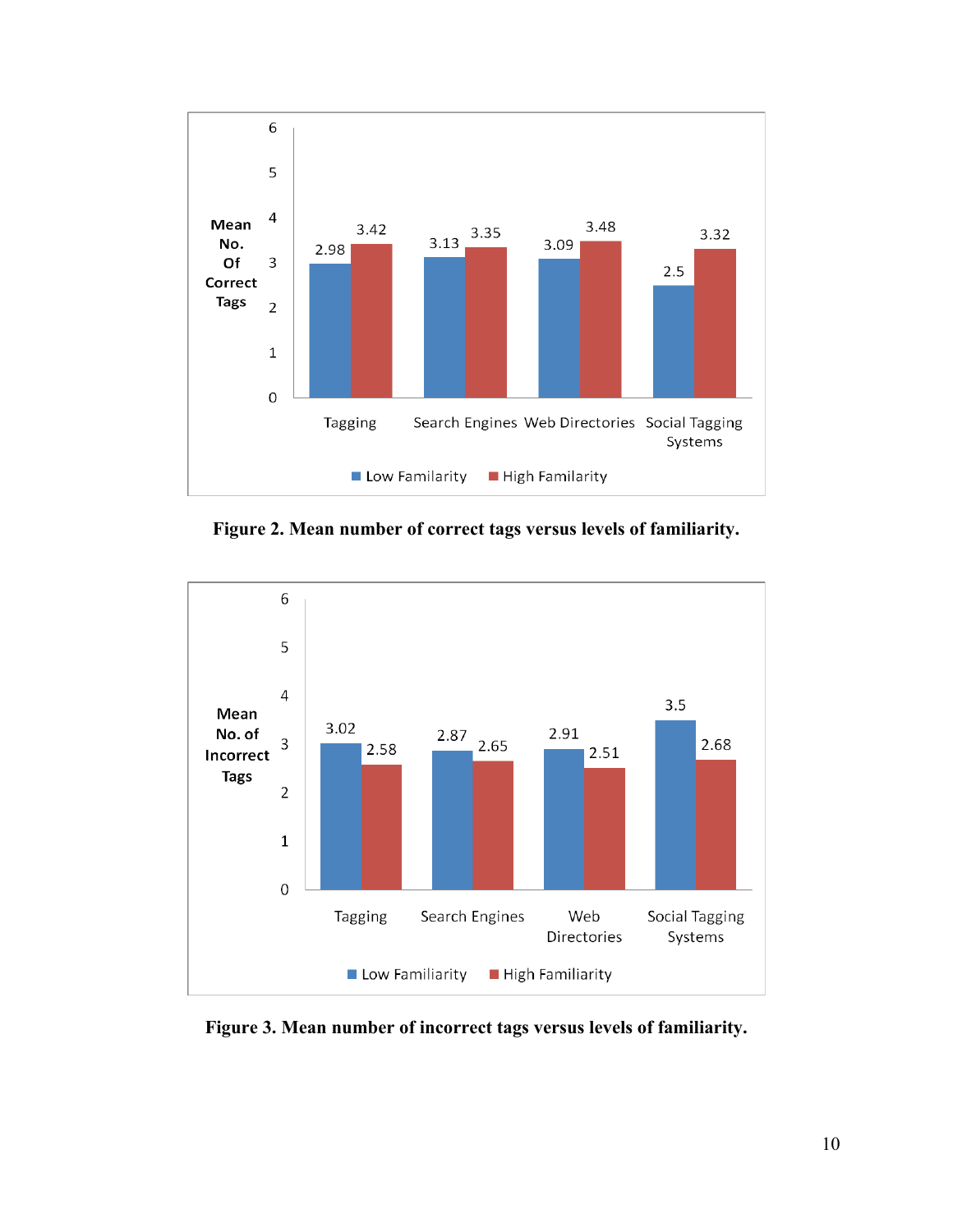#### **4.2. Discussion**

To reiterate, this research aims to explore the research: *What is the nature of the relationship between familiarity and the effectiveness of tag for content sharing?*

Overall, our study shows that people with high familiarity (i.e. concept of tagging, Web directories, and social tagging systems) perform better in terms of creating effective tags for content sharing. Apparently, this does not seem to fully support the Wisdom of Crowds theory which suggests that the quality of tags created by a community is thought to be better than that provided by an expert (Suroweicki 2004). Specifically, our overall finding suggests that experts (i.e. high familiarity) are likely to perform better than novices (i.e. low familiarity) in terms of using more effective tags for content sharing. However, we want to emphasize that this finding does not necessarily mean that our study does not agree with the notion of "folksonomies" (i.e. created by lay users, as opposed to domain experts or information professional). Rather, our findings suggest that there are different types of lay users and in particular, lay users who are less familiar with different aspects of social tagging may not be suitable as tag creators as the tags they apply may be less effective for content sharing (Sen et al., 2005).

Not surprisingly, we found that people with high familiarity with the concept tagging and social tagging systems tend to be associated with identifying effective tags for content sharing. This implies that the more tagging experience individuals accumulate, the better they will be in terms of coming up with tag descriptors which others agree and understand. This could be due to the fact that familiarity with tagging helps individuals to increase their knowledge of common and less ambiguous vocabulary terms, enabling them to use better descriptors (Macgregor & McCulloch 2006). Additionally, our findings also suggest that such familiarity is likely to help individuals avoid the pitfall of choosing subjective and ego-centric tags (e.g. 'toread', 'me', 'todo') that have meaning only for the tag creator or a select few within a group of users. Finally, high familiarity could also mean that such users better understand the tagging community and therefore align their vocabulary with the larger group (Lee, 2006).

Interestingly, we found that familiarity with search engines has little effect on the effectiveness of the tags for content sharing whereas familiarity with Web directories has a significant effect on the quality of the tags. We argue that searching using search engines and creating tags have different objectives and require different skill sets even though both are related to information access. In particular, the experience gained using Web directories may help to enhance a set of skills that will be useful for creating tags. That is, when users are creating tags, the focus is on organizing the information, and possibly sharing the content with other users. Here, the experience gained from browsing Web directories and the familiarity with the way information is organized systematically may be helpful in guiding the creation of tags for sharing content (Garcia-Marques & Mackie, 2001). In contrast, when users employ search engines, the terms used in queries are meant to access and retrieve information (e.g. Ellis, 1989; Marchionini, 1995). The notion of using these terms as tags for content organization to facilitate future access may therefore not be present.

### **5. Conclusion**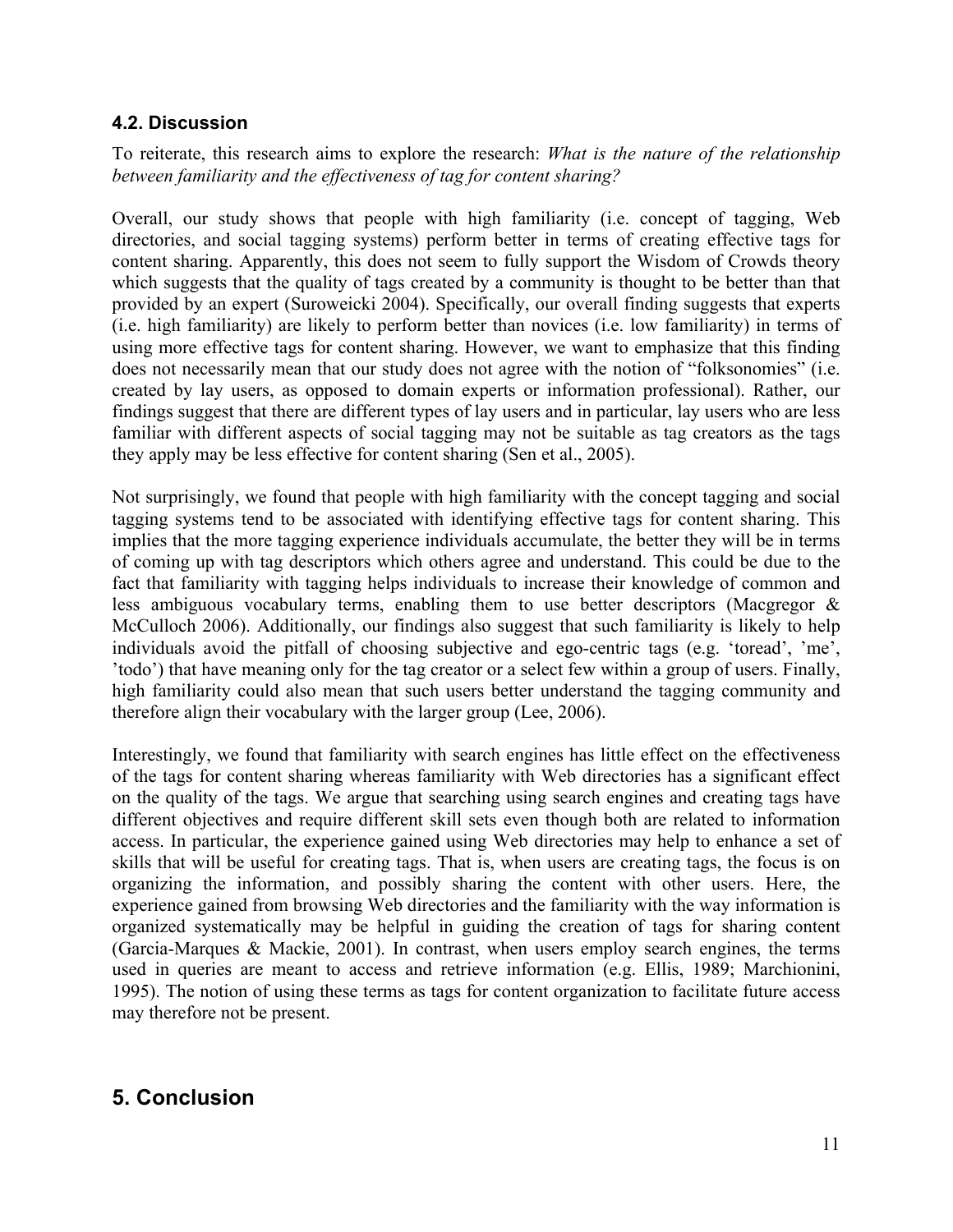The objective of this study is to investigate the nature of the relationship between familiarity and the effectiveness of tags for content sharing. We found that high familiarity with tagging, web directories and social tagging systems are positively associated with higher tag effectiveness for content sharing. Conversely, low familiarity with tagging, Web directories, and social tagging systems are positively associated with lower tag effectiveness for content sharing. Hence, our results suggest that familiarity with social tagging plays an important role in the creation and usage of effective tags for content sharing.

Our research has provided several important contributions. One of the major contributions is in highlighting the relevance of the notion of familiarity among users towards systems that employ social tagging, including document repositories and digital libraries. This finding has important practical implications for such systems as well. Specifically, to reduce the number of poor quality tags or to curb tag spamming that impede content sharing, social tagging systems may want to restrict tag creation to more experienced users who are familiar with the concept of tagging rather than allowing any new and inexperienced users to create tags. Alternatively, if such a restriction is not practical, other options could be considered. The first involves introducing some form of online training for new users to familiarize them with the different aspects of social tagging. The second option involves a semi-automated tagging approach in which the system analyzes a resource such as a Web page and suggests possible tags, but leaving the user the freedom to make his/her own selections (e.g. Farooq et al., 2007; Muller, 2007). A third alternative could employ reputation mechanisms (Wathen & Burkell, 2002) for tags and/or tag creators to assist users in making a decision on whether to use a particular tag or not. Next, to the best of our knowledge, no other studies have attempted to examine the influence of individuals, particularly on the different levels of familiarity, on tagging outcomes. As discussed, research has tended to focus on the usage of tags on the aggregate. Here, we provide a different direction and employ a user-centric approach that examines individual characteristics of users and their influence on effective tag use. Thus, from this work, we have taken an important first step to expand our knowledge on the relevance of an individual's influence on tagging effectiveness for content sharing.

This is an ongoing work that provides opportunities for future research. First, we did not separate tags into different categories. For example, Golder and Huberman (2006) proposed categories such as tags that identify what the content is about, those that identify who owns the content, those that are task organizing, and so on. It is likely that effects of familiarity may be different for different categories of tags. Hence, an important area of research will be to expand this study to examine the effects of familiarity on the outcomes of various categories common in social tagging systems. Next, our study assumed that the tags collected were effective for content sharing, but research suggests that tag creators have many motivations for tagging documents (e.g. Ames & Naaman, 2007; Thom-Santelli et al., 2008) that may not be apparent to others or effective for content sharing. Future work may want to focus on collecting tags that are created by experts for the purpose of content sharing and used that as the benchmark for tag effectiveness. Nevertheless, we contend that since the tags in our dataset are publicly available to other users, they have the potential to be used for effective content sharing. Additionally, it is likely that such motivations for tagging documents are likely to be related to users' risk perceptions (Lee et al. 2007) of the system, other users, or documents. Here, a potential area of future work could attempt to focus on tags that have been explicitly targeted for public access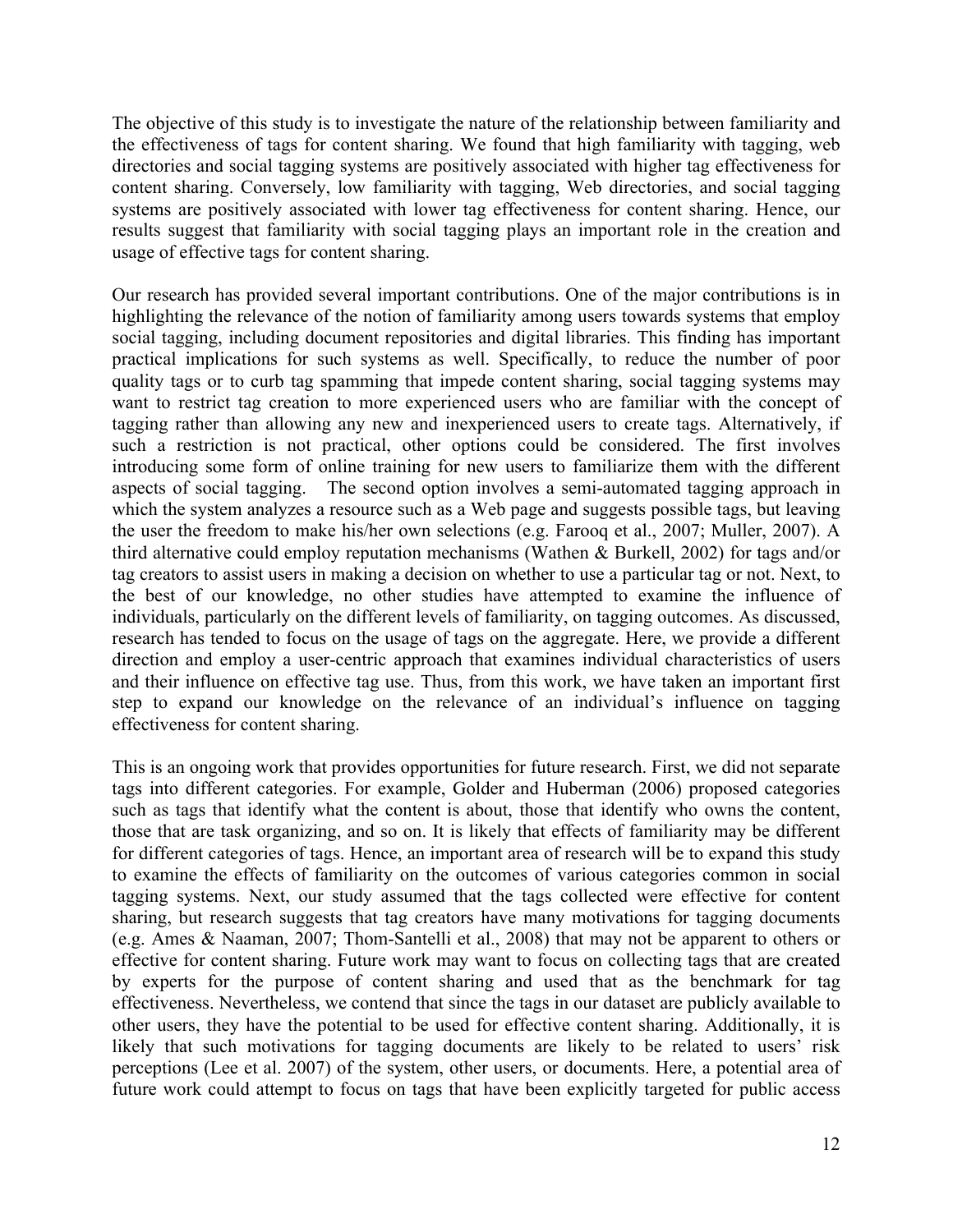and examine the relationship between tag motivations and users' risk perceptions. Finally, this study employs a cross-sectional design. Ideally, such research should be conducted by using longitudinal designs with time lags appropriate to the variables involved to better capture the level of familiarity as new users become more experienced as they spend more time interacting with the systems and other users. Hence, an interesting line of future research is to study the tagging patterns of actual users of a social tagging system over time.

#### **Acknowledgements**

This work is partly funded by NTU research grant number RG25/05.

#### **References**

Ames, M. and Naaman, M. (2007) "Why we tag: Motivations for annotation in mobile and online media". In *Proceedings of the 2007 SIGCHI Conference on Human Factors in Computing Systems* (New York: ACM Press), 971-980.

Available at: http://www.dlib.org/dlib/april05/hammond/04hammond.html.

- Borgman, C. L. (1996) "Why are online catalogs still hard to use?" *Journal of the American Society for Information Science*, Vol. 47, No. 7, 493-503.
- Bowker, G. C. and Star, S. L. (1999) *Sorting Things Out: Classification and Its Consequences* (Cambridge, MA: MIT Press).
- Brooks, C. H. and Montanez, N. (2006) "Improved annotation of the blogosphere via autotagging and hierarchical clustering". In *Proceedings of the 15th International Conference on the World Wide Web* (New York: ACM Press), 625-632.
- Chua, A. (2003) "Knowledge sharing: A game people play". *Aslib Proceedings*, Vol. 55, No. 3, 117-129.
- Claypool, H. M., Mackie, D. M., Garcia-Marques, T., McIntosh, A., and Udall, A. (2004) "The effects of personal relevance and repetition on persuasive processing". *Social Cognition,* Vol. 22, No. 3, 310–335.
- Dubinko, M., Kumar, R., Magnani, J., Novak, J., Raghavan, P., and Tomkins, A. (2006) "Visualizing tags over time". In *Proceedings of the 15th International Conference on the World Wide Web* (New York: ACM Press), 193-202.
- Ellis, D. (1989) "A behavioral approach to information retrieval design". *Journal of Documentation*, Vol. 45, No. 3, 171-212.
- Farooq, U., Kannampallil, T. G., Song, Y., Ganoe, C. H., Carroll, J. M., and Gilles, C. L. (2007) "Evaluating tagging behavior in social bookmarking systems: Metrics and design heuristics". In *Proceedings of the 2007 International ACM Conference on Supporting Group Work* (New York: ACM Press), 351-360.
- Furnas, G.W., Landauer, T.K., Gomez, L.M., and Dumais, S.T. (1987) "The vocabulary problem in human-system communication". *Communications of the ACM*, Vol. 30, No. 11, 964-971.
- Garcia-Marques, T. and Mackie, D. M. (2001) "The feeling of familiarity as a regulator of persuasive processing". *Social Cognition,* Vol. 19, No. 1, 9-34.
- Gefen, D., Karahanna, E., and Straub, D. W. (2003) "Trust and TAM in online shopping: An Integrated Model". *Management Information Systems Quarterly*, Vol. 27, No. 1, 51-90.
- Golder, S. A. and Huberman, B. A. (2006) "Usage patterns of collaborative tagging systems". *Journal of Information Science*, Vol. 32, No. 2, 198-208.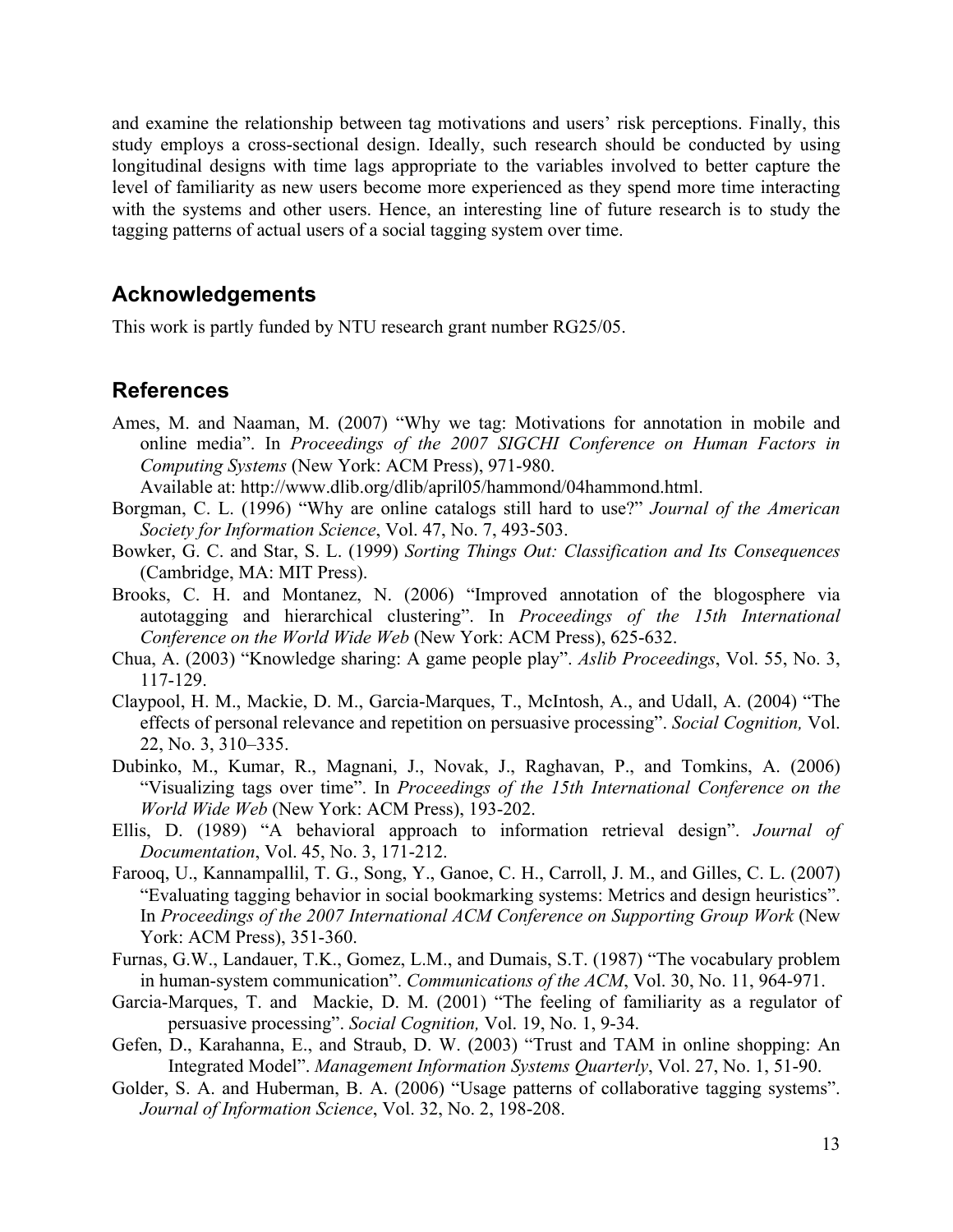- Hammond, T., Hannay, T., Lund, B., and Scott, J. (2005) "Social bookmarking tools (I)". *D-Lib Magazine*, Vol. 11, No. 4.
- Johnston, W. A. and Hawley, K. J. (1994) "Perceptual inhibition of expected inputs: The key that opens closed minds". *Psychonomic Bulletin and Review,* Vol. 1, No. 1, 56–72.
- Kipp, M. E. (2006) "Exploring the context of user, creator and intermediate tagging". Paper presented at the *7th Information Architecture Summit*. Available at: http://www.iasummit.org/2006/files/109 Presentation Desc.pdf
- Koutrika, G., Effendi, F. A., Gyöngyi, Z., Heymann, P., and Garcia-Molina, H. (2007) "Combating spam in tagging systems". In *Proceedings of the 3rd international Workshop on Adversarial information Retrieval on the Web* (New York: ACM Press), pp. 57-64.
- Lakoff, G. (1990) *Women, Fire, and Dangerous Things* (Chicago, IL: University Of Chicago Press).
- Lau, E. P. & Goh, D. H. (2006) "In search of query patterns: A case study of a university OPAC". *Information Processing and Management*, Vol. 42, No. 5, 1316-1329.
- Lee, C. S., Watson-Manheim, M. B. and Ramaprasad, A. (2007) "Exploring the relationship between communication risk perception and communication portfolio". *IEEE Transactions on Professional Communication*, Vol. 50, No. 2, 130-146.
- Lee, K. J. (2006). "What goes around comes around: An analysis of del.icio.us as social space". In *Proceedings of the 2006 ACM Conference on Computer Supported Cooperative Work* (New York: ACM Press), 191-194.
- Levy, M. and Sandler, M. (2007) "A semantic space for music derived from social tags". In *Proceedings of the 8th International Conference on Music Information Retrieval, ISMIR 2007*. Available at: http://ismir2007.ismir.net/proceedings/ISMIR2007\_p411\_levy.pdf.
- Li, R., Bao, S., Fei, B., Su, Z., and Yu, Y. (2007) "Towards effective browsing of large scale social annotations". In *Proceedings of the 16th International Conference on World Wide Web*  (New York: ACM Press), 943-952.
- Lin, X., Beaudoin, J. E., Bui Y., & Desai, K. (2006) "Exploring characteristics of social classification". Paper presented at the *17th Workshop of the American Society for Information Science and Technology Special Interest Group in Classification Research*. Available at: http://dlist.sir.arizona.edu/1790/.
- Luhmann, N. (1979). *Trust and Power* (Chichester. England: John Wiley & Sons).
- Macgregor, G. and McCulloch, E. (2006). "Collaborative tagging as a knowledge organization and resource discovery tool". *Library Review*, Vol. 55, No. 5, 291-300.
- Marchionini, G. H. (1995) *Information Seeking in Electronic Environments* (Cambridge, England: Cambridge University Press).
- Marlow, C., Naaman, M., Boyd, D., and Davis, M. (2006) "HT06, tagging paper, taxonomy, Flickr, academic article, to read". In *Proceedings of the Seventeenth Conference on Hypertext and Hypermedia* (New York: ACM Press), 31-40.
- Morville, P. (2005) *Ambient Findability* (Sebastopol, CA: O'Reilly Media).
- Muller, M. J. (2007) "Comparing tagging vocabularies among four enterprise tag-based services". In *Proceedings of the 2007 International ACM Conference on Supporting Group Work* (New York: ACM Press), 341-350.
- Olsen, K. A., Sochats, K. M., and Williams, J. G. (1998) "Full text searching and information overload". *International Information and Library Review,* Vol. 30, No. 2*,* 105-122.
- Puspitasari, F., Lim, E.P., Goh, D.H., Chang, C.H., Zhang, J., Sun, A., and Theng, Y.L. (2007). "Social navigation in digital libraries by bookmarking". In *Proceedings of the 10th*